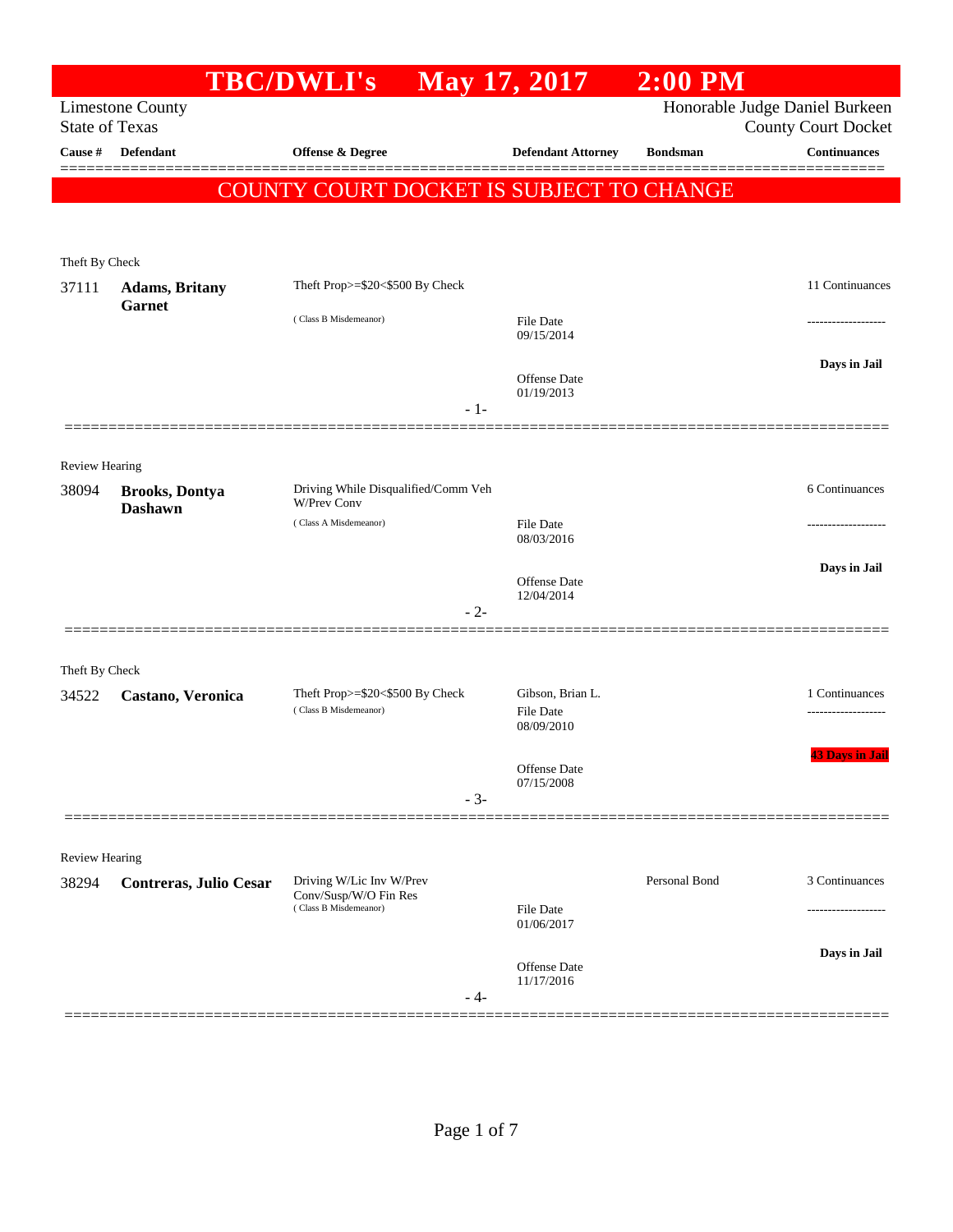|                                                                                                                  |                             | <b>TBC/DWLI's</b>                                        | May 17, 2017                      | $2:00$ PM                       |                                       |
|------------------------------------------------------------------------------------------------------------------|-----------------------------|----------------------------------------------------------|-----------------------------------|---------------------------------|---------------------------------------|
| Honorable Judge Daniel Burkeen<br><b>Limestone County</b><br><b>State of Texas</b><br><b>County Court Docket</b> |                             |                                                          |                                   |                                 |                                       |
| Cause #                                                                                                          | Defendant                   | Offense & Degree                                         | <b>Defendant Attorney</b>         | <b>Bondsman</b>                 | <b>Continuances</b>                   |
|                                                                                                                  |                             | COUNTY COURT DOCKET IS SUBJECT TO CHANGE                 |                                   |                                 |                                       |
|                                                                                                                  |                             |                                                          |                                   |                                 |                                       |
| Review Hearing                                                                                                   |                             |                                                          |                                   |                                 |                                       |
| 38162                                                                                                            | <b>Crundwell, Lex Ryder</b> | Driving W/Lic Inv W/Prev<br>Conv/Susp/W/O Fin Res        |                                   |                                 | 5 Continuances                        |
|                                                                                                                  |                             | (Class B Misdemeanor)                                    | File Date<br>09/06/2016           |                                 | ------------------                    |
|                                                                                                                  |                             |                                                          | Offense Date                      |                                 | Days in Jail                          |
|                                                                                                                  |                             | $-5-$                                                    | 07/20/2016                        |                                 |                                       |
|                                                                                                                  |                             |                                                          |                                   |                                 |                                       |
| Theft By Check                                                                                                   |                             |                                                          |                                   |                                 |                                       |
| 37939                                                                                                            | Davis, Brian                | Theft Prop>=\$20<\$500 By Check<br>(Class B Misdemeanor) | <b>File Date</b>                  | County Bail Bonds<br>\$1,000.00 | 11 Continuances<br>------------------ |
|                                                                                                                  |                             |                                                          | 05/04/2016                        |                                 |                                       |
|                                                                                                                  |                             |                                                          | Offense Date                      |                                 | Days in Jail                          |
|                                                                                                                  |                             | - 6-                                                     | 05/28/2014                        |                                 |                                       |
|                                                                                                                  |                             |                                                          |                                   |                                 |                                       |
| Theft By Check                                                                                                   |                             |                                                          |                                   | Ace Bail Bonds - Crockett       | 6 Continuances                        |
| 35060                                                                                                            | Doty, Richard Wayne         | Theft Prop>=\$20<\$500 By Check<br>(Class B Misdemeanor) | <b>File Date</b><br>02/18/2011    | \$1,000.00                      | ------------------                    |
|                                                                                                                  |                             |                                                          |                                   |                                 | Days in Jail                          |
|                                                                                                                  |                             |                                                          | <b>Offense</b> Date<br>07/25/2010 |                                 |                                       |
|                                                                                                                  |                             | $-7-$                                                    |                                   |                                 |                                       |
| Theft By Check                                                                                                   |                             |                                                          |                                   |                                 |                                       |
| 36096                                                                                                            | Doty, Richard Wayne         | Theft Prop>=\$20<\$500 By Check                          |                                   | Ace Bail Bonds - Crockett       | 6 Continuances                        |
|                                                                                                                  |                             | (Class B Misdemeanor)                                    | File Date<br>10/25/2012           | \$1,000.00                      | ----------------                      |
|                                                                                                                  |                             |                                                          | Offense Date                      |                                 | Days in Jail                          |
|                                                                                                                  |                             | $-8-$                                                    | 12/06/2010                        |                                 |                                       |
|                                                                                                                  |                             |                                                          |                                   |                                 |                                       |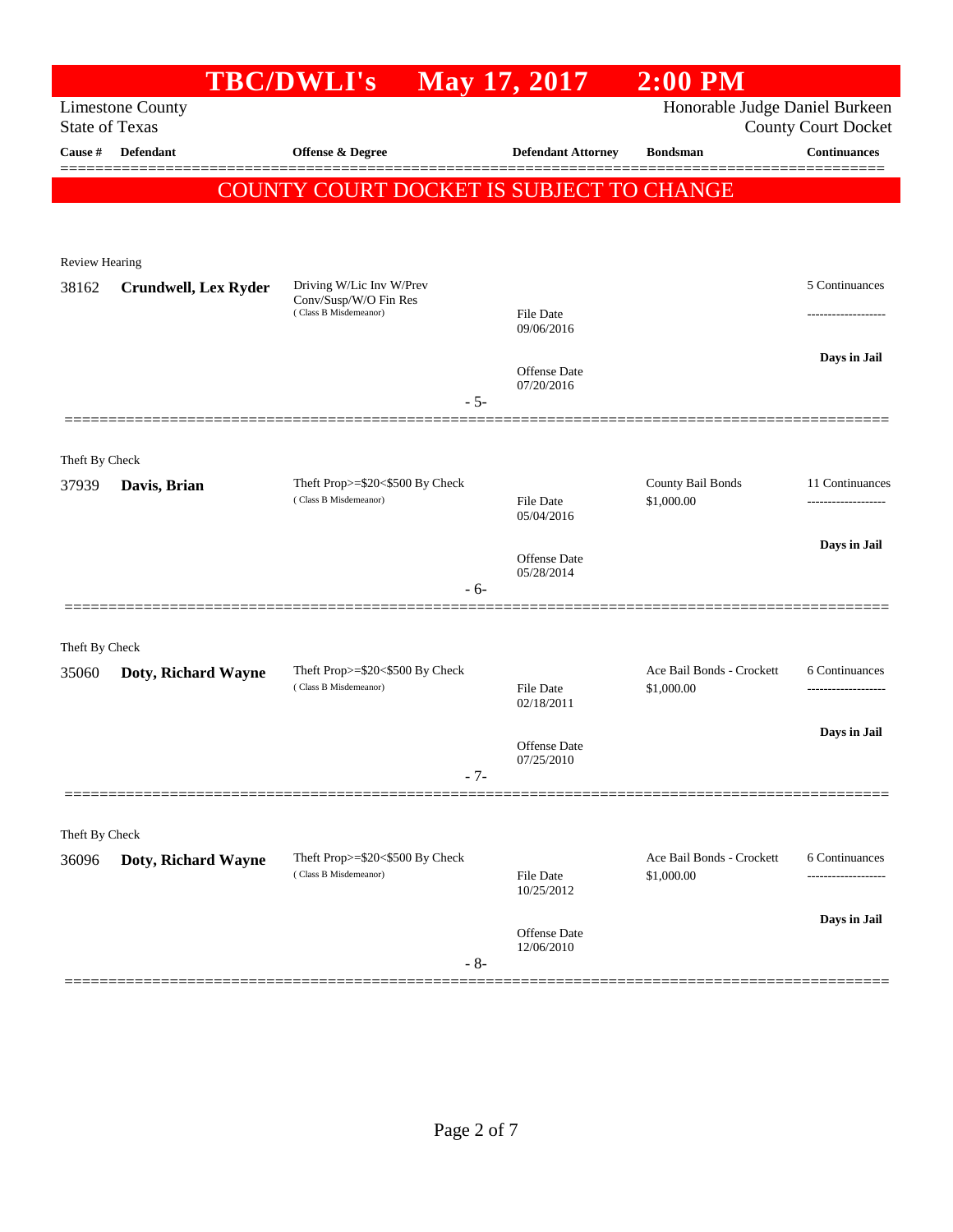|                         |                            | <b>TBC/DWLI's</b>                                        | May 17, 2017                      | $2:00$ PM                       |                                                              |
|-------------------------|----------------------------|----------------------------------------------------------|-----------------------------------|---------------------------------|--------------------------------------------------------------|
| <b>State of Texas</b>   | <b>Limestone County</b>    |                                                          |                                   |                                 | Honorable Judge Daniel Burkeen<br><b>County Court Docket</b> |
| Cause #                 | Defendant                  | <b>Offense &amp; Degree</b>                              | <b>Defendant Attorney</b>         | <b>Bondsman</b>                 | <b>Continuances</b>                                          |
|                         |                            | COUNTY COURT DOCKET IS SUBJECT TO CHANGE                 |                                   |                                 |                                                              |
|                         |                            |                                                          |                                   |                                 |                                                              |
|                         |                            |                                                          |                                   |                                 |                                                              |
| <b>Review Hearing</b>   |                            |                                                          |                                   |                                 |                                                              |
| 37760                   | <b>Estes, Thomas Wayne</b> | Driving W/Lic Inv W/Prev<br>Conv/Susp/W/O Fin Res        |                                   | Personal Bond                   | 10 Continuances                                              |
|                         |                            | (Class B Misdemeanor)                                    | File Date<br>12/22/2015           | \$2,000.00                      | -----------------                                            |
|                         |                            |                                                          |                                   |                                 | Days in Jail                                                 |
|                         |                            |                                                          | Offense Date<br>11/19/2015        |                                 |                                                              |
|                         |                            | $-9-$                                                    |                                   |                                 |                                                              |
|                         |                            |                                                          |                                   |                                 |                                                              |
| Review Hearing          |                            |                                                          |                                   |                                 |                                                              |
| 37802                   | <b>Estes, Thomas Wayne</b> | Bail Jumping And Fail To Appear<br>(Class A Misdemeanor) | File Date                         | Personal Bond<br>\$2,000.00     | 10 Continuances                                              |
|                         |                            |                                                          | 01/27/2016                        |                                 |                                                              |
|                         |                            |                                                          | Offense Date                      |                                 | Days in Jail                                                 |
|                         |                            |                                                          | 01/07/2016                        |                                 |                                                              |
|                         |                            | $-10-$                                                   |                                   |                                 |                                                              |
|                         |                            |                                                          |                                   |                                 |                                                              |
| Theft By Check<br>37941 | <b>Evans, Quincey</b>      | Theft Prop>=\$20<\$500 By Check                          |                                   | Personal Bond                   | 10 Continuances                                              |
|                         | Charles, Jr.               |                                                          |                                   |                                 |                                                              |
|                         |                            | (Class B Misdemeanor)                                    | File Date<br>05/04/2016           | \$1,000.00                      |                                                              |
|                         |                            |                                                          |                                   |                                 | Days in Jail                                                 |
|                         |                            |                                                          | <b>Offense</b> Date<br>02/06/2015 |                                 |                                                              |
|                         |                            | $-11-$                                                   |                                   |                                 |                                                              |
|                         |                            |                                                          |                                   |                                 |                                                              |
| Theft By Check          |                            |                                                          |                                   |                                 |                                                              |
| 37787                   | Flores, Israel, III        | Theft Prop>=\$20<\$500 By Check<br>(Class B Misdemeanor) | File Date                         | County Bail Bonds<br>\$1,000.00 | 2 Continuances                                               |
|                         |                            |                                                          | 01/25/2016                        |                                 |                                                              |
|                         |                            |                                                          | Offense Date                      |                                 | Days in Jail                                                 |
|                         |                            |                                                          | 04/19/2014                        |                                 |                                                              |
|                         |                            | $-12-$                                                   |                                   |                                 |                                                              |
|                         |                            |                                                          |                                   |                                 |                                                              |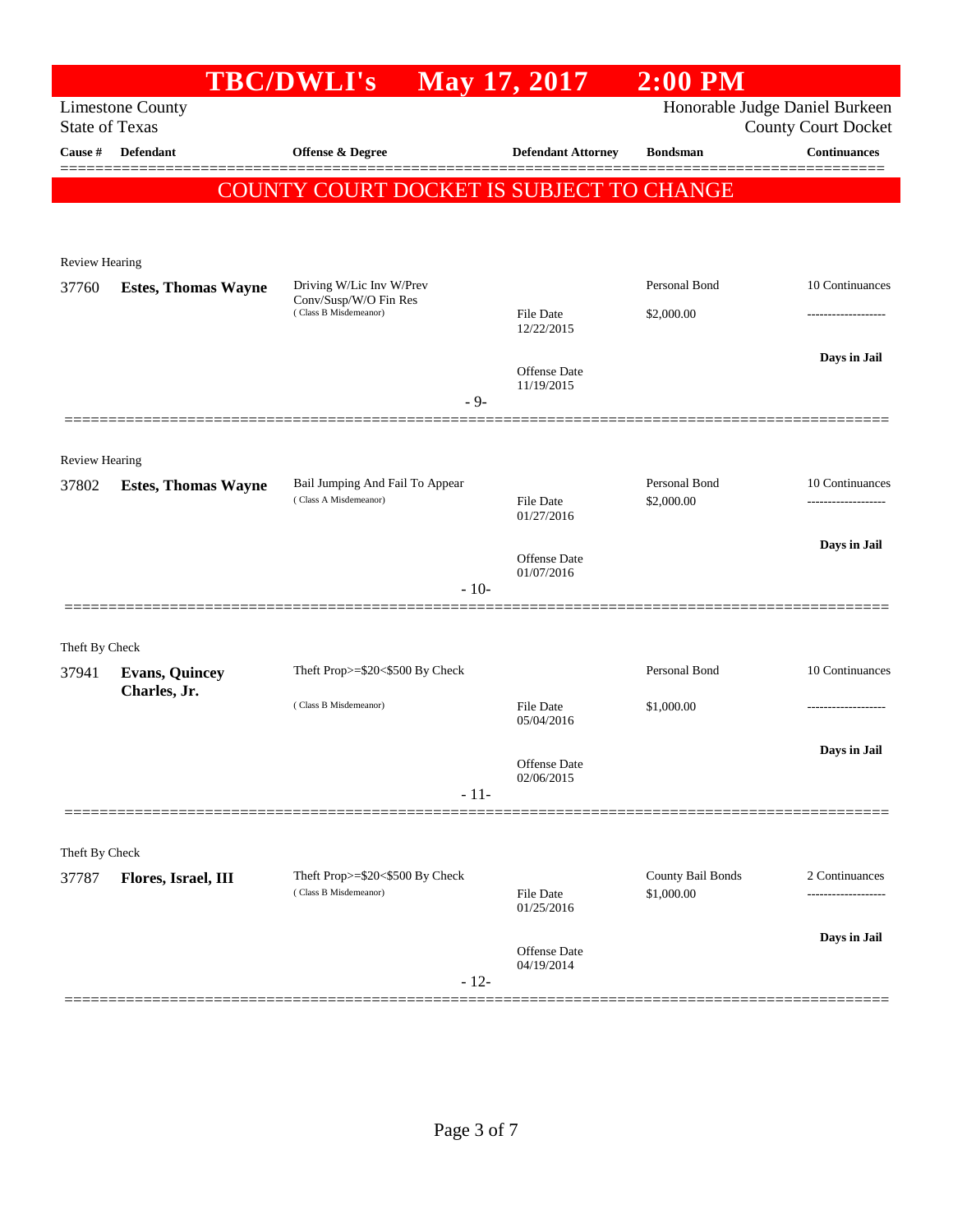|                                     |                                 | <b>TBC/DWLI's</b>                                        | <b>May 17, 2017</b>               | $2:00$ PM                      |                                                   |
|-------------------------------------|---------------------------------|----------------------------------------------------------|-----------------------------------|--------------------------------|---------------------------------------------------|
|                                     | <b>Limestone County</b>         |                                                          |                                   | Honorable Judge Daniel Burkeen |                                                   |
| <b>State of Texas</b><br>Cause $\#$ | <b>Defendant</b>                | Offense & Degree                                         | <b>Defendant Attorney</b>         | <b>Bondsman</b>                | <b>County Court Docket</b><br><b>Continuances</b> |
|                                     |                                 |                                                          |                                   |                                |                                                   |
|                                     |                                 | COUNTY COURT DOCKET IS SUBJECT TO CHANGE                 |                                   |                                |                                                   |
|                                     |                                 |                                                          |                                   |                                |                                                   |
|                                     |                                 |                                                          |                                   |                                |                                                   |
| Theft By Check<br>37938             | Forbes, Amanda Gail             | Theft Prop>=\$20<\$500 By Check                          |                                   | Frankie Chapman Bail           | 2 Continuances                                    |
|                                     |                                 | (Class B Misdemeanor)                                    | File Date                         | Bonds - Waco<br>\$1,000.00     |                                                   |
|                                     |                                 |                                                          | 05/04/2016                        |                                |                                                   |
|                                     |                                 |                                                          |                                   |                                | Days in Jail                                      |
|                                     |                                 |                                                          | Offense Date<br>05/22/2014        |                                |                                                   |
|                                     |                                 | $-13-$                                                   |                                   |                                |                                                   |
|                                     |                                 |                                                          |                                   |                                |                                                   |
| Theft By Check                      |                                 |                                                          |                                   |                                |                                                   |
| 37877                               | Garcia, Jose                    | Theft Prop $>= $100 < $750$<br>(Class B Misdemeanor)     | Reed, Benjie<br>File Date         | Reed, Benjie<br>\$1,000.00     | 9 Continuances                                    |
|                                     |                                 |                                                          | 03/31/2016                        |                                |                                                   |
|                                     |                                 |                                                          |                                   |                                | Days in Jail                                      |
|                                     |                                 |                                                          | Offense Date<br>10/01/2015        |                                |                                                   |
|                                     |                                 | $-14-$                                                   |                                   |                                |                                                   |
|                                     |                                 |                                                          |                                   |                                |                                                   |
| Theft By Check                      |                                 |                                                          |                                   |                                |                                                   |
| 37945                               | <b>Groves, William</b>          | Theft Prop>=\$20<\$500 By Check<br>(Class B Misdemeanor) | Reed, Justin<br><b>File Date</b>  | Reed, Justin<br>\$1,000.00     | 11 Continuances<br>-------------------            |
|                                     |                                 |                                                          | 05/04/2016                        |                                |                                                   |
|                                     |                                 |                                                          | <b>Offense</b> Date               |                                | Days in Jail                                      |
|                                     |                                 |                                                          | 08/23/2014                        |                                |                                                   |
|                                     |                                 | $-15-$                                                   |                                   |                                |                                                   |
|                                     |                                 |                                                          |                                   |                                |                                                   |
| Review Hearing<br>38125             |                                 | Driving W/Lic Inv W/Prev                                 |                                   | County Bail Bonds              | 5 Continuances                                    |
|                                     | Hawkins, Gary<br><b>Michael</b> | Conv/Susp/W/O Fin Res                                    |                                   |                                |                                                   |
|                                     |                                 | (Class B Misdemeanor)                                    | File Date<br>08/16/2016           | \$1,500.00                     |                                                   |
|                                     |                                 |                                                          |                                   |                                | Days in Jail                                      |
|                                     |                                 |                                                          | <b>Offense</b> Date<br>04/17/2016 |                                |                                                   |
|                                     |                                 | $-16-$                                                   |                                   |                                |                                                   |
|                                     |                                 |                                                          |                                   |                                |                                                   |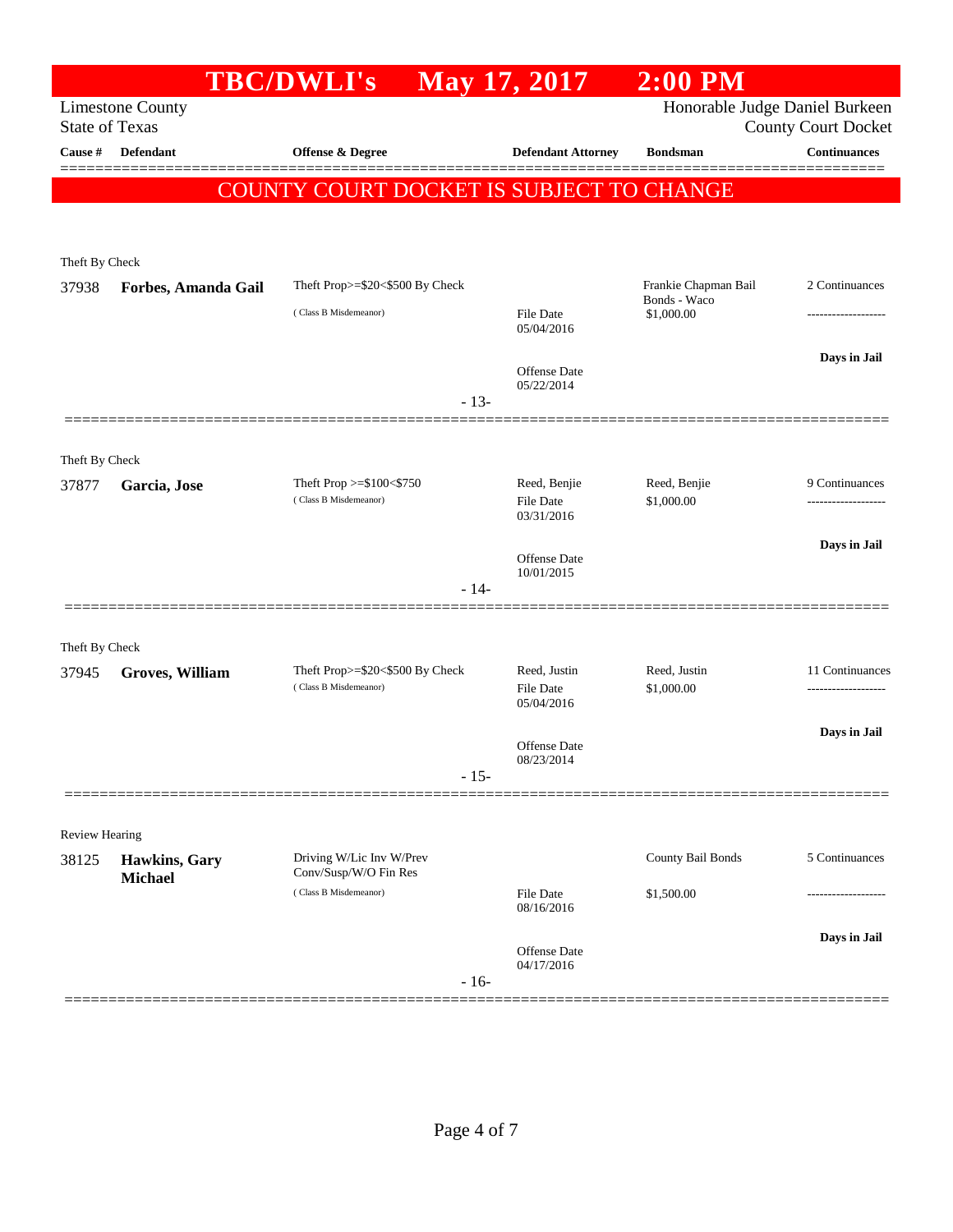|                                  |                             | <b>TBC/DWLI's</b>                                        | <b>May 17, 2017</b>               | $2:00$ PM                   |                                                   |
|----------------------------------|-----------------------------|----------------------------------------------------------|-----------------------------------|-----------------------------|---------------------------------------------------|
|                                  | <b>Limestone County</b>     |                                                          |                                   |                             | Honorable Judge Daniel Burkeen                    |
| <b>State of Texas</b><br>Cause # | <b>Defendant</b>            | Offense & Degree                                         | <b>Defendant Attorney</b>         | <b>Bondsman</b>             | <b>County Court Docket</b><br><b>Continuances</b> |
|                                  |                             |                                                          |                                   |                             |                                                   |
|                                  |                             | COUNTY COURT DOCKET IS SUBJECT TO CHANGE                 |                                   |                             |                                                   |
|                                  |                             |                                                          |                                   |                             |                                                   |
| <b>Review Hearing</b>            |                             |                                                          |                                   |                             |                                                   |
| 36871                            | <b>Jackson, Brent Wayne</b> | Driving W/Lic Inv W/Prev<br>Conv/Susp/W/O Fin Res        |                                   | County Bail Bonds           | 7 Continuances                                    |
|                                  |                             | (Class B Misdemeanor)                                    | <b>File Date</b><br>03/13/2014    | \$3,000.00                  | ----------------                                  |
|                                  |                             |                                                          |                                   |                             | Days in Jail                                      |
|                                  |                             |                                                          | <b>Offense</b> Date<br>02/06/2014 |                             |                                                   |
|                                  |                             | $-17-$                                                   |                                   |                             |                                                   |
|                                  |                             |                                                          |                                   |                             |                                                   |
| Theft By Check                   |                             |                                                          |                                   |                             |                                                   |
| 36663                            | Latham, Jimmie              | Theft Prop>=\$20<\$500 By Check<br>(Class B Misdemeanor) | File Date                         | Personal Bond<br>\$1,000.00 | 2 Continuances<br>------------------              |
|                                  |                             |                                                          | 10/29/2013                        |                             |                                                   |
|                                  |                             |                                                          | <b>Offense</b> Date               |                             | Days in Jail                                      |
|                                  |                             | $-18-$                                                   | 05/23/2012                        |                             |                                                   |
|                                  |                             |                                                          |                                   |                             |                                                   |
| <b>Review Hearing</b>            |                             |                                                          |                                   |                             |                                                   |
| 37721                            | <b>Nodine, Cindy Zamora</b> | Driving W/Lic Inv W/Prev<br>Conv/Susp/W/O Fin Res        |                                   | Personal Bond               | 8 Continuances                                    |
|                                  |                             | (Class B Misdemeanor)                                    | <b>File Date</b><br>11/19/2015    | \$1,000.00                  | .                                                 |
|                                  |                             |                                                          |                                   |                             | Days in Jail                                      |
|                                  |                             |                                                          | Offense Date<br>08/21/2015        |                             |                                                   |
|                                  |                             | $-19-$                                                   |                                   |                             |                                                   |
|                                  |                             |                                                          |                                   |                             |                                                   |
| Theft By Check<br>37978          | Price, Twamocka             | Theft Prop>=\$20<\$500 By Check                          |                                   | Personal Bond               | 10 Continuances                                   |
|                                  |                             | (Class B Misdemeanor)                                    | File Date<br>05/23/2016           | \$1,000.00                  | .                                                 |
|                                  |                             |                                                          |                                   |                             | Days in Jail                                      |
|                                  |                             |                                                          | Offense Date<br>09/15/2014        |                             |                                                   |
|                                  |                             | $-20-$                                                   |                                   |                             |                                                   |
|                                  |                             |                                                          |                                   |                             |                                                   |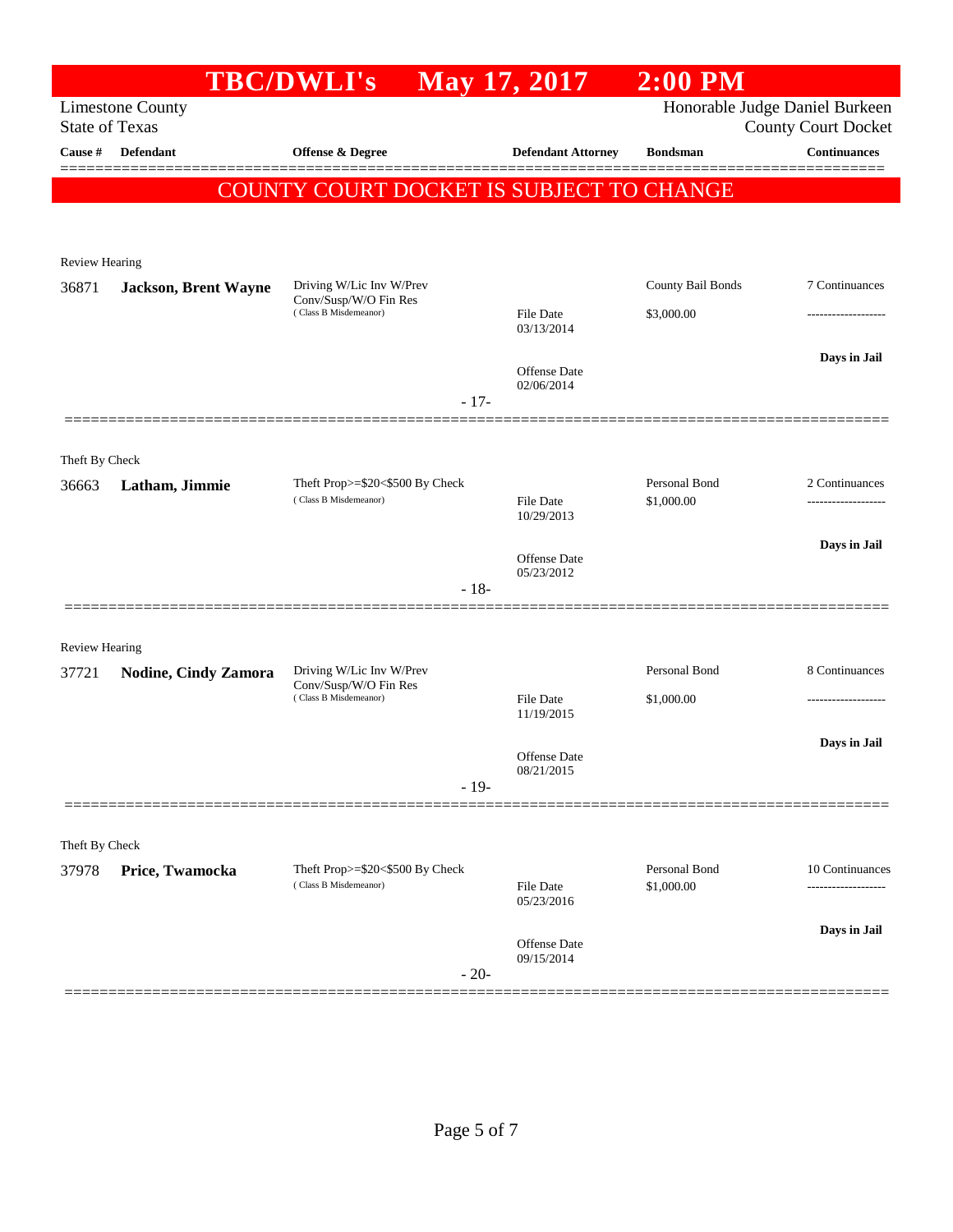|                                |                                                                                                                  | <b>TBC/DWLI's</b>                                        | May 17, 2017               | <b>2:00 PM</b>              |                     |  |  |  |
|--------------------------------|------------------------------------------------------------------------------------------------------------------|----------------------------------------------------------|----------------------------|-----------------------------|---------------------|--|--|--|
|                                | Honorable Judge Daniel Burkeen<br><b>Limestone County</b><br><b>State of Texas</b><br><b>County Court Docket</b> |                                                          |                            |                             |                     |  |  |  |
| Cause #                        | Defendant                                                                                                        | <b>Offense &amp; Degree</b>                              | <b>Defendant Attorney</b>  | <b>Bondsman</b>             | <b>Continuances</b> |  |  |  |
|                                |                                                                                                                  | COUNTY COURT DOCKET IS SUBJECT TO CHANGE                 |                            |                             |                     |  |  |  |
|                                |                                                                                                                  |                                                          |                            |                             |                     |  |  |  |
| Theft By Check                 |                                                                                                                  |                                                          |                            |                             |                     |  |  |  |
| 37979                          | Price, Twamocka                                                                                                  | Theft Prop>=\$20<\$500 By Check                          |                            | Personal Bond               | 10 Continuances     |  |  |  |
|                                |                                                                                                                  | (Class B Misdemeanor)                                    | File Date<br>05/23/2016    | \$1,000.00                  | ------------------- |  |  |  |
|                                |                                                                                                                  |                                                          |                            |                             | Days in Jail        |  |  |  |
|                                |                                                                                                                  |                                                          | Offense Date<br>09/11/2014 |                             |                     |  |  |  |
|                                |                                                                                                                  | $-21-$                                                   |                            |                             |                     |  |  |  |
|                                |                                                                                                                  |                                                          |                            |                             |                     |  |  |  |
| <b>Review Hearing</b><br>38142 | Saldivar, Saul                                                                                                   | Driving W/Lic Inv W/Prev                                 |                            | County Bail Bonds           | 5 Continuances      |  |  |  |
|                                |                                                                                                                  | Conv/Susp/W/O Fin Res<br>(Class B Misdemeanor)           | File Date                  | \$1,500.00                  |                     |  |  |  |
|                                |                                                                                                                  |                                                          | 08/23/2016                 |                             |                     |  |  |  |
|                                |                                                                                                                  |                                                          | Offense Date               |                             | Days in Jail        |  |  |  |
|                                |                                                                                                                  | $-22-$                                                   | 06/29/2016                 |                             |                     |  |  |  |
|                                |                                                                                                                  |                                                          |                            |                             |                     |  |  |  |
| Theft By Check                 |                                                                                                                  |                                                          |                            |                             |                     |  |  |  |
| 36705                          | Webb, Jessie Loraine                                                                                             | Theft Prop>=\$20<\$500 By Check<br>(Class B Misdemeanor) | <b>File Date</b>           | Personal Bond<br>\$1,000.00 | 10 Continuances     |  |  |  |
|                                |                                                                                                                  |                                                          | 11/05/2013                 |                             |                     |  |  |  |
|                                |                                                                                                                  |                                                          | Offense Date               |                             | Days in Jail        |  |  |  |
|                                |                                                                                                                  | $-23-$                                                   | 02/11/2013                 |                             |                     |  |  |  |
|                                |                                                                                                                  |                                                          |                            |                             |                     |  |  |  |
| Review Hearing                 |                                                                                                                  |                                                          |                            |                             |                     |  |  |  |
| 36865                          | Webb, Jessie Loraine                                                                                             | Bail Jumping And Fail To Appear<br>(Class A Misdemeanor) | File Date                  | Personal Bond<br>\$1,000.00 | 10 Continuances     |  |  |  |
|                                |                                                                                                                  |                                                          | 02/28/2014                 |                             | ------------        |  |  |  |
|                                |                                                                                                                  |                                                          | <b>Offense</b> Date        |                             | Days in Jail        |  |  |  |
|                                |                                                                                                                  | $-24-$                                                   | 02/19/2014                 |                             |                     |  |  |  |
|                                |                                                                                                                  |                                                          |                            |                             |                     |  |  |  |